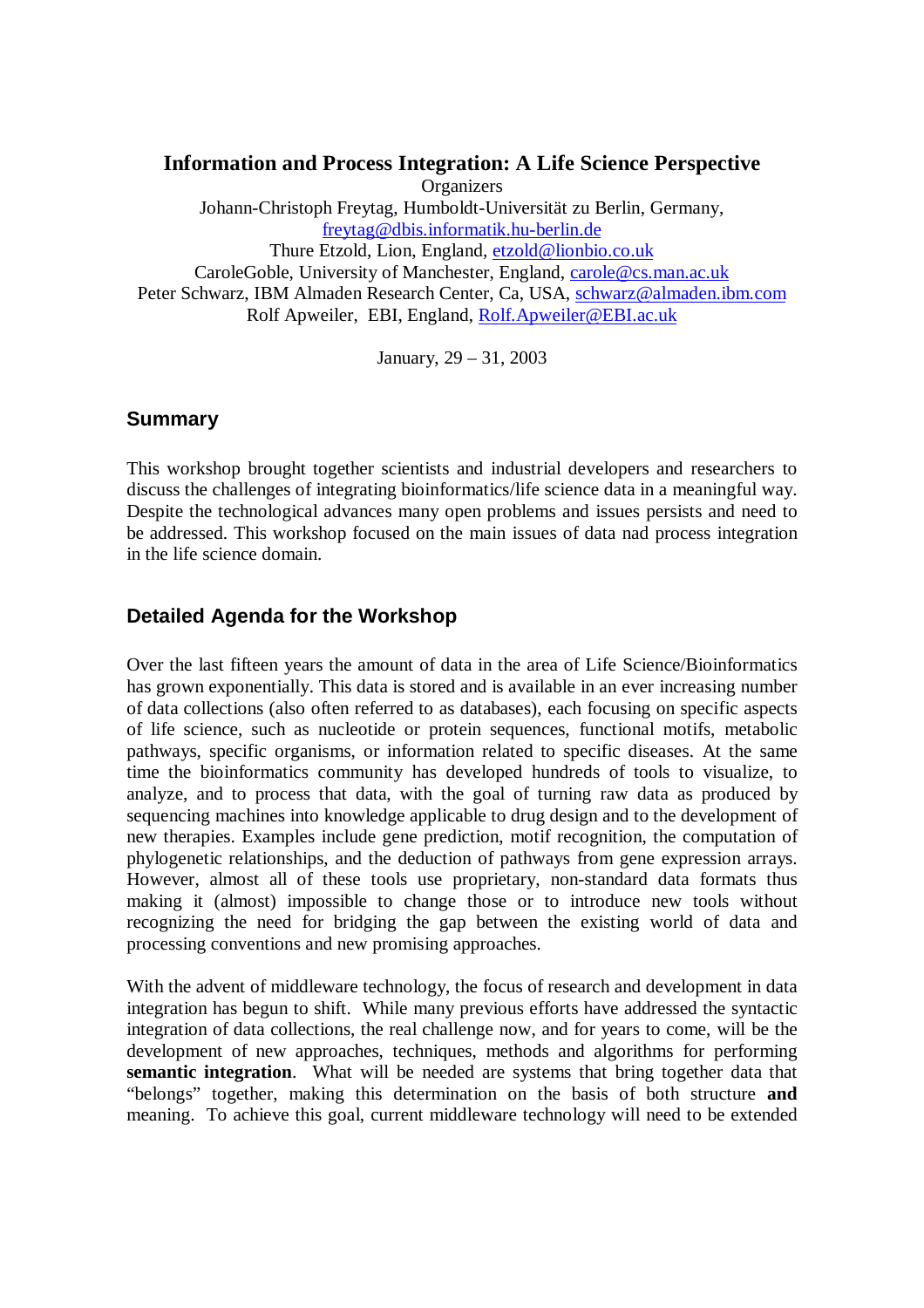so that it can take advantage of ontologies, semantic networks and other metadata (e.g. information about data quality) to gain a deeper understanding of the primary data.

The problems described are present in both academic and research institutions as well as in pharmaceutical, drug design, medical, and health care businesses. Only the use of modern technology promises the users a platform to bring diverse data, information, knowledge, and processing software together to advance science and to satisfy business needs. If the current time necessary for the development of a new drug, which is estimated to be at app.  $10 - 15$  years, is to be reduced fundamentally, the process from molecular biology evidence to clinical studies has to be highly streamlined, which requires a tight yet flexible intertwining of a multitude of databases and applications.

This seminar should bring together scientists and practitioners from the fields of bioinformatics and information technology, in order to better understand the new challenges as well as existing approaches and relevant technologies. Solutions to the new problems will most likely be driven by extending existing technology (e.g. Object-Relational DBMS) to meet new needs (e.g. federated database management, highlyparallel distributed problem-solving on a grid), emerging tools and standards for managing semi-structured data (e.g. XML, XQuery, XSchema) and process technologies (e.g. CORBA, Java Beans, message-driven workflow using Web Services).

New technology areas such as the onlotogies, the **Semantic Web** and the Grid are highly applicable to a more meaningful integration of data, information, and processes for Life Sciences. It becomes important that mutual understanding in both the research and business world arises to make the necessary advances in bioinformatics. Still, it is time to evaluate the current solutions and approaches to drive future research and development directions by the pressing needs of the bioinformatics/life science community.

The areas to discuss include:

- Achieving semantic integration
	- o What are today's approaches for semantic integration? Are those sufficient for the life science domain?
	- o What are the necessary concepts such ontologies that are necessary to perform semantic integration?
	- o What are the languages required to specify the various forms of biological and medical knowledge that is required for bioinformatics research? Are relations and attributes really enough?
	- o Which knowledge management techniques (personalization, community building, knowledge sharing, text mining) are appropriate to the Life Science area?
	- o How to ensure data quality, data consistency, and completeness? How can data quality be compared, assessed, measured, combined?
- Information discovery and publication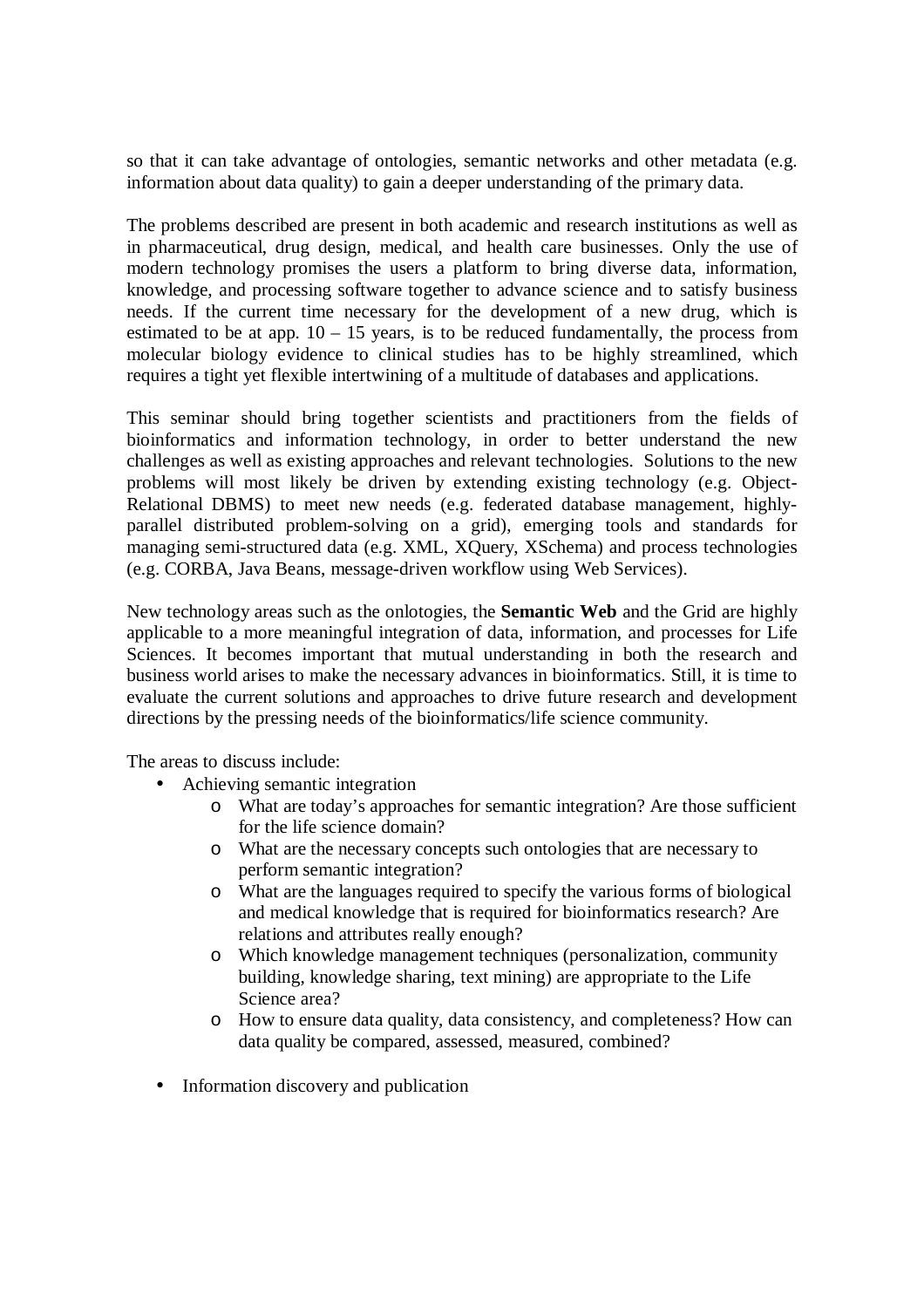- o What is the optimal access form to the various data collections that are important to scientific organization and business in the different life science areas?
- o Can XML be used as the "universal language" for describing the integrated information base? How to capture "navigational access" based on hyper-linked HTML pages performed today in many application areas?
- o Version management for data collections and metadata that change daily/weekly? Are there compression schemes that can reduce the large amount of repeated (redundant) data? How can we efficiently store the relationships between new or changing evidence and new versions of data?
- o How is information described? What are approaches to handle the description of data (metadata)? Which metadata is relevant (schema, ontologies)? How to store and access it? How to keep it current?
- o What is a federated schema if structured and unstructured data are brought together? Which schema integration techniques, federated query and search technologies are applicable?
- o What are possible system structures in a highly dynamic world that constantly changes and that makes constant progress?
- Information processing paradigms
	- o Which processing/transaction models are appropriate?
	- o How can ontologies and other meta data support more meaningful processing techniques? Are current techniques adequate for distributed query processing? What are new requirements coming from Life Science?
	- o How to represent and manage derived data, data quality and data provenance?
	- o How do Semantic Web and Grid technologies contribute?
	- o Which federated database technologies can be used in which context? Are the trade-offs that provide the bases to decide which approach to choose in a particular situation?
- Information technologies and standardization
	- o How to use different technologies like SQL/MED wrappers, J2EE connectors, EAI adapters, and Web Services for virtual or physical integration. Which technology should be used under which circumstances?
	- o Which role will database systems, application server, workflow systems, messaging systems, portal servers, etc. play? How do they relate and cooperate?
	- o Does Web Database Technology suffice?
	- o What is the query/retrieval interface for the future?
	- o What must be standardized in the storage, access, and processing for better information integration?
	- o What is the minimum in standards one needs for improved "cooperation" and "collaboration" of applications?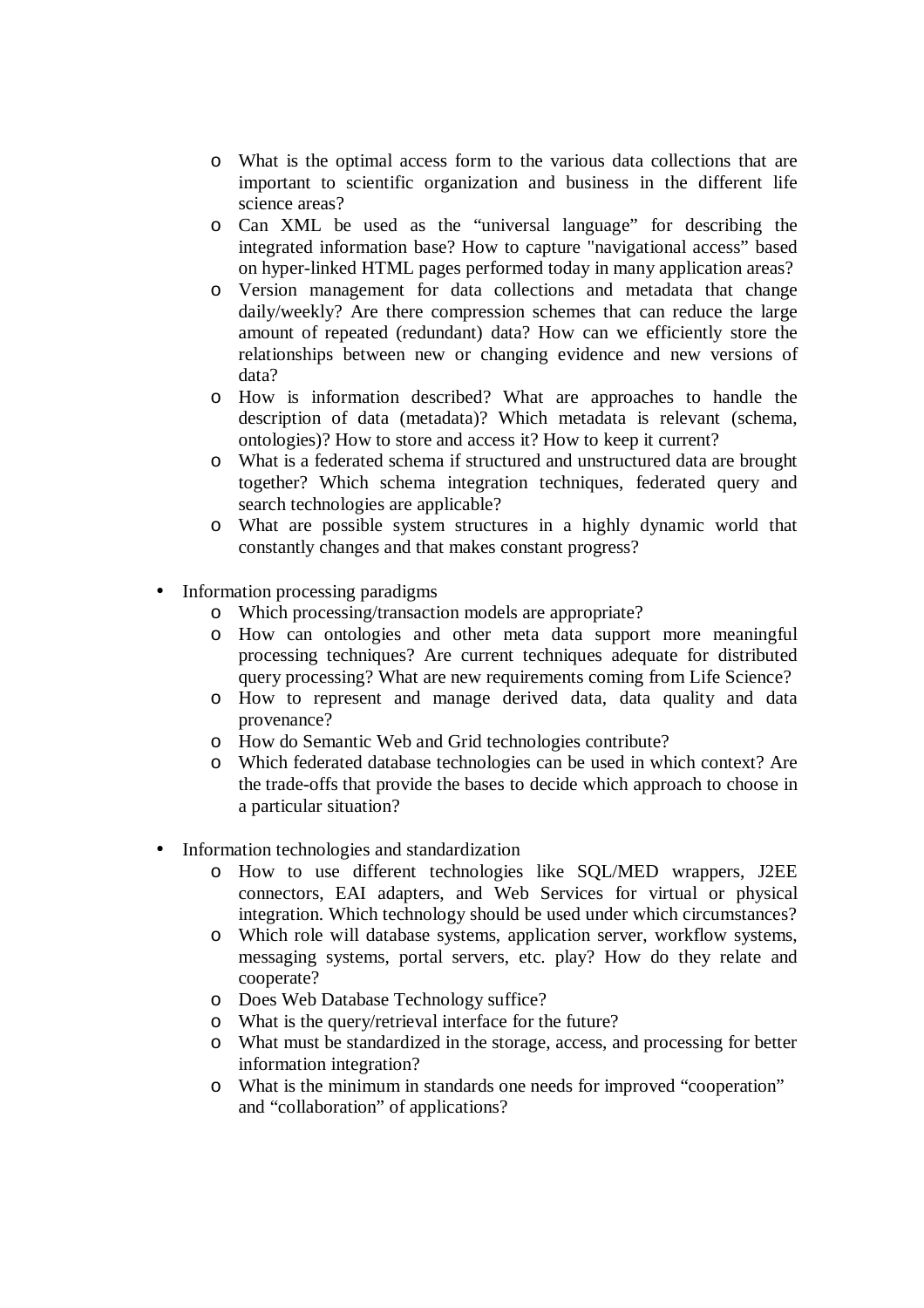o How can XML-based meta data help to improve to understand the semantics of data to perform challenging tasks such as information integration?

As cross fertilization is important, the major goal of the seminar is to bring representatives from the different communities (from research, from vendors, and from users) together for a joint in-depth understanding of the issues, to identify and prioritize the main research items, identify standardization needs, and to discuss demanding questions and open problems in detail. As a major driving force we plan to use case studies coming for life scientists to discuss many of these issues from a user's (i.e. Life Science) perspective.

# **Short Summary**

The result of the workshop showed that integration is still wide open field base on the differences in technology, the expectations by the users, and the kind of problems that biologists and life scientists try to solve. It became apparent that often the integration task is driven by the specifics of the application ("lab protocols' and their mapping onto computer systems). The discussions also made clear that integration must include semantic integration, in particular the meaningful integration of different space and time scales (microseconds vs. millions of years) and the presentation of discrete and continuous data (the former is well understood, the latter is an open area). Another open (biological) issue is the use of measurements which are often not reproducible thus making it difficult to compare and to use. Finally it became apparent that biologists and computer scientists must cooperate much closer to solve the complex problems that exist in life science and are about to appear on the (scientific) horizon.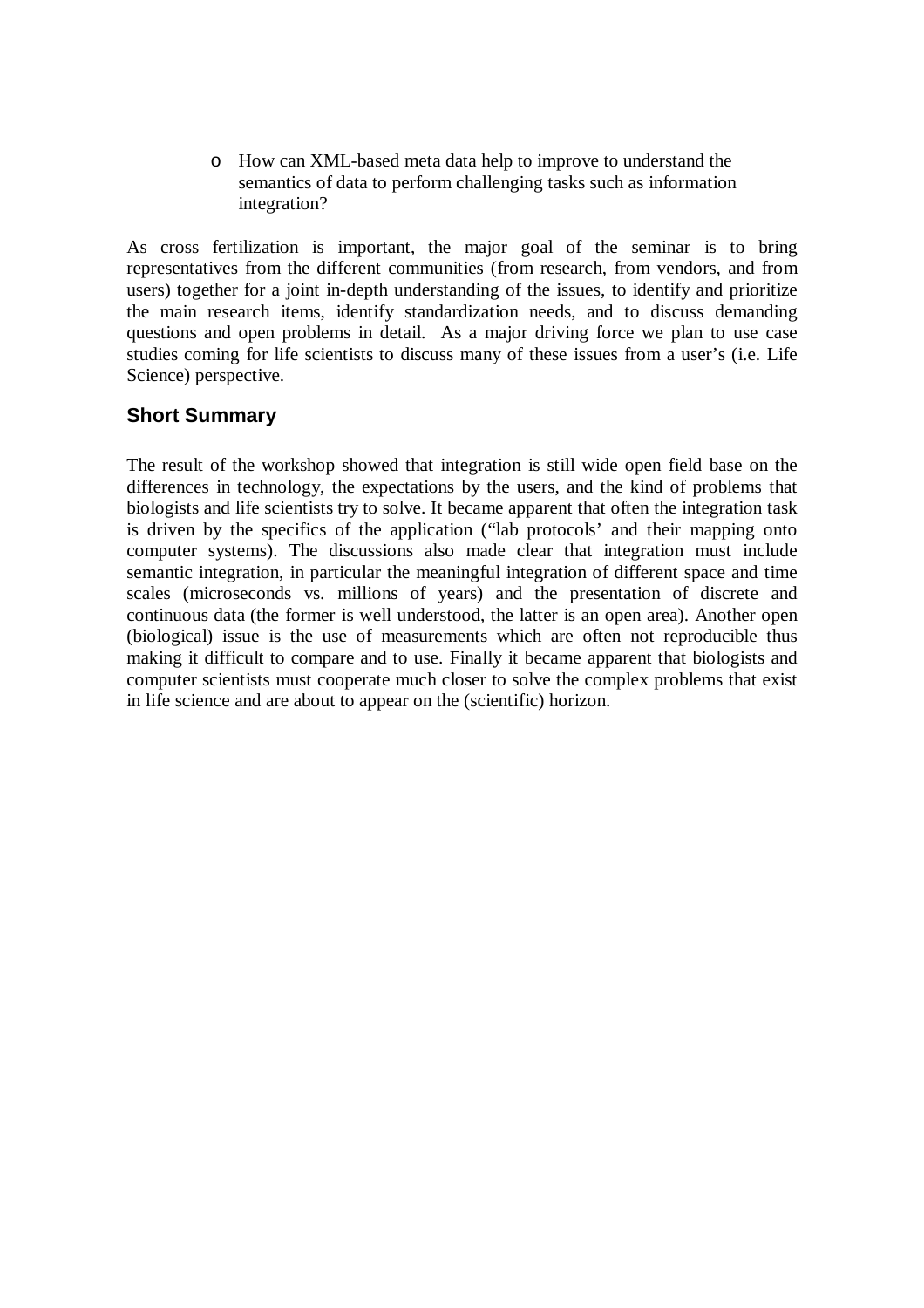# **Abstract of Presentations**

# Process and Data Integration: and Issues from a Computing Perspective Carole Goble University of Manchester, UK carole@cs.man.ac.uk

Data and process integration has attracted a great deal of industrial and academic effort over the last 30 or so years. As an introduction and scene setting talk to begin the workshop, I cover three points:

- (i) Various dimensions of integration questions what are we integrating, in what setting, for what purpose and so on. In particular, addressing the difference between integrating stable resources for well defined protocols in a production environment and that of an experimental scientist having to form ad-hoc and short lived integration that are personalized.
- (ii) The "glue" that we use for integration such as better keys, ontologies and schema mapping, and that sometimes the integration model is not known or understood;
- (iii) Experiences from my own work in (a) a closed schema based mediation system TAMBIS, and (b) more recently open, loose complex service collaboration framework, in the myGrid project: http://www.mygrid.org.uk.

# Seamless Integration of SRS into Relational Database Systems Thure Etzold Lion Bioscience Ltd., Cambridge, UK Thure.Etzold@uk.lionbioscience.com

The SRS (Sequence Retrieval System) approach to data integration has evolved over many years to address the needs of researchers in the life sciences to query, retrieve, and analyze biological data. SRS follows the federation approach to data integration, leaving the underlying data sources in their original formats which are stored as flat files, XML files, or within a RDBMS. SRS is designed to be scalable and supports server installations with more than 200 databases.

SRS has its own query language to express search predicates, but not data retrieval. This is achieved in a second step using the entry set generated by the query. This does not present a limitation, but is considered as being non-intuitive by users familiar with SQL.

A new development in SRS to address this issue uses APIs provided for the RDMS from Oracle and for DiscoveryLink from IBM. These are called gateway and wrapper, respectively, and allow seamless integration of content stored in foreign databases and query systems, when then "behave" as a native table structure.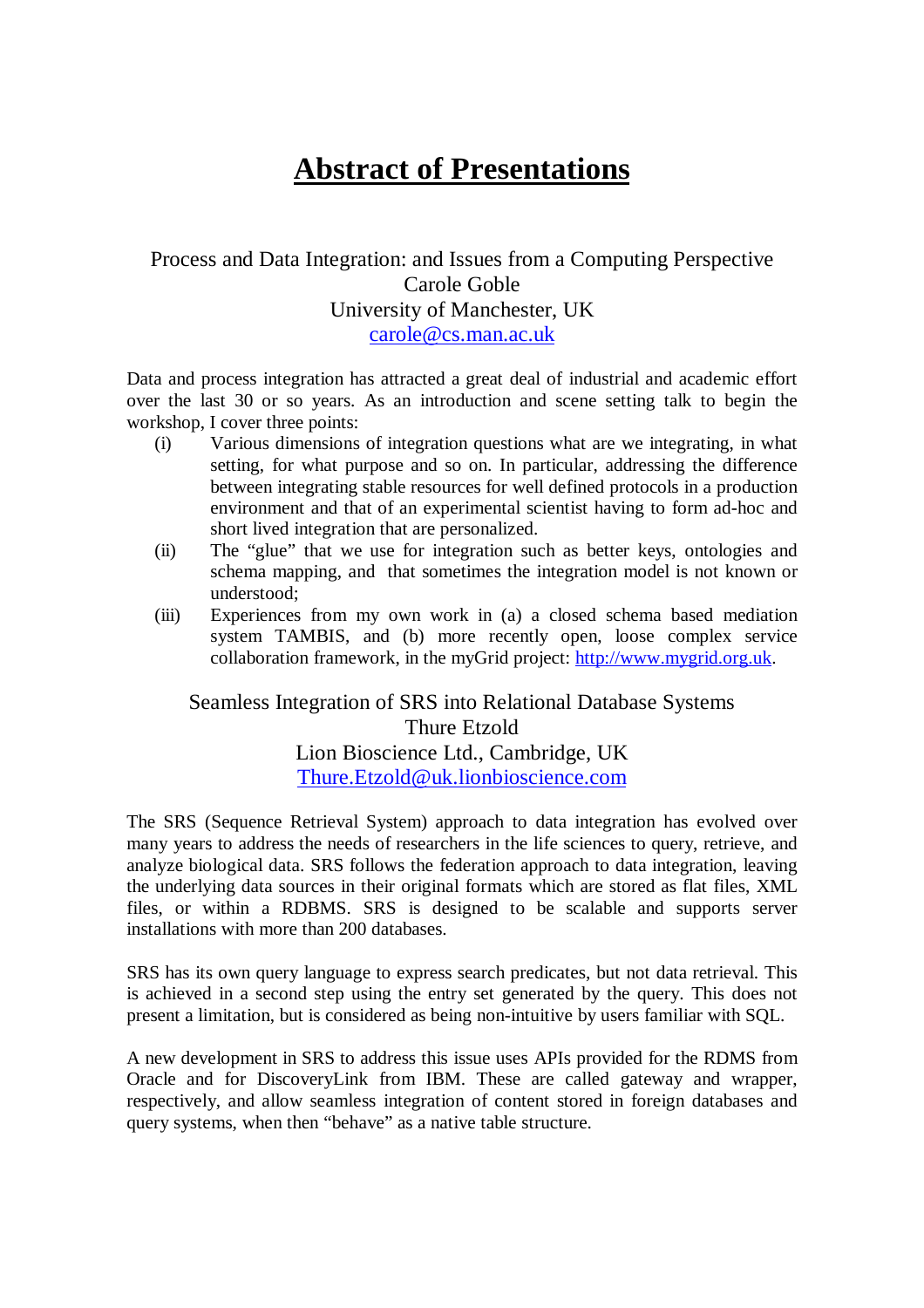The gateway ad wrapper implementation for SRS a very similar to each other and support a subset of SQL which includes string comparison, range queries, sorting, and joins. A capability table publishes this SQL subset to the "host RDBMS" which can then complement it so that overall a fully featured interface to SRS is achieved

> DiscoveryLink – A Status Report Peter Schwarz IBM Almaden Research Center, CA, USA schwarz@us.ibm.com

My talk focuses on the description of DiscoveryLink, a federated database management system that supports integration of a wide variety of query engines onto a single virtual database. In particular, I describe, I describe the wrapper architecture, which allows the DB2 optimizer and wrappers to specific data sources to cooperatively develop an efficient query execution plan. After some illustrative sample queries I describe how several customers have effectively used DiscoveryLink to answer interesting scientific queries that combine data from multiple sources. This experience has brought several issues to light, including the inappropriateness of SQL for use by scientists, the difficulty of wrapper development, the need to track and present the origins of data values, and the ability to degrade gracefully when sources are unavailable. I close with a description of Clio, a prototype system that addresses the problem if mapping a set of legacy schemas into a known target schema.

> UniProt & Integra8 Rolf Apweiler EMBL-EBI, UK apweiler@ebi.ac.uk

In my presentation I present how we want to build on SWISS-PROT, TrEMBL, and PIR to create UniProt, the Universal Protein Knowledgebase, which will be the central hub for protein-related information. UniProt and other major life science databases (EMBL, DDBJ, GenBank, InterPro, PDB, ArrayExpress, model organism databases, etc) will be integrated in Integr8, an interoperability layer modeled along the InterPro model: Only core data gets stored in a central database, the bulk of the data resides in the member databases.

Processing Genome Data using Scalable Database Technology Johann-Christoph Freytag Humboldt-Universität zu Berlin freytag@dbis.informatik.hu-berlin.de

My talk provides an overview of our (DBIS) research work in the area of Life Science. Based on current database technology we describe three challenges that we try to tackle using scalable database technology. First, we describe our approach to (physical) data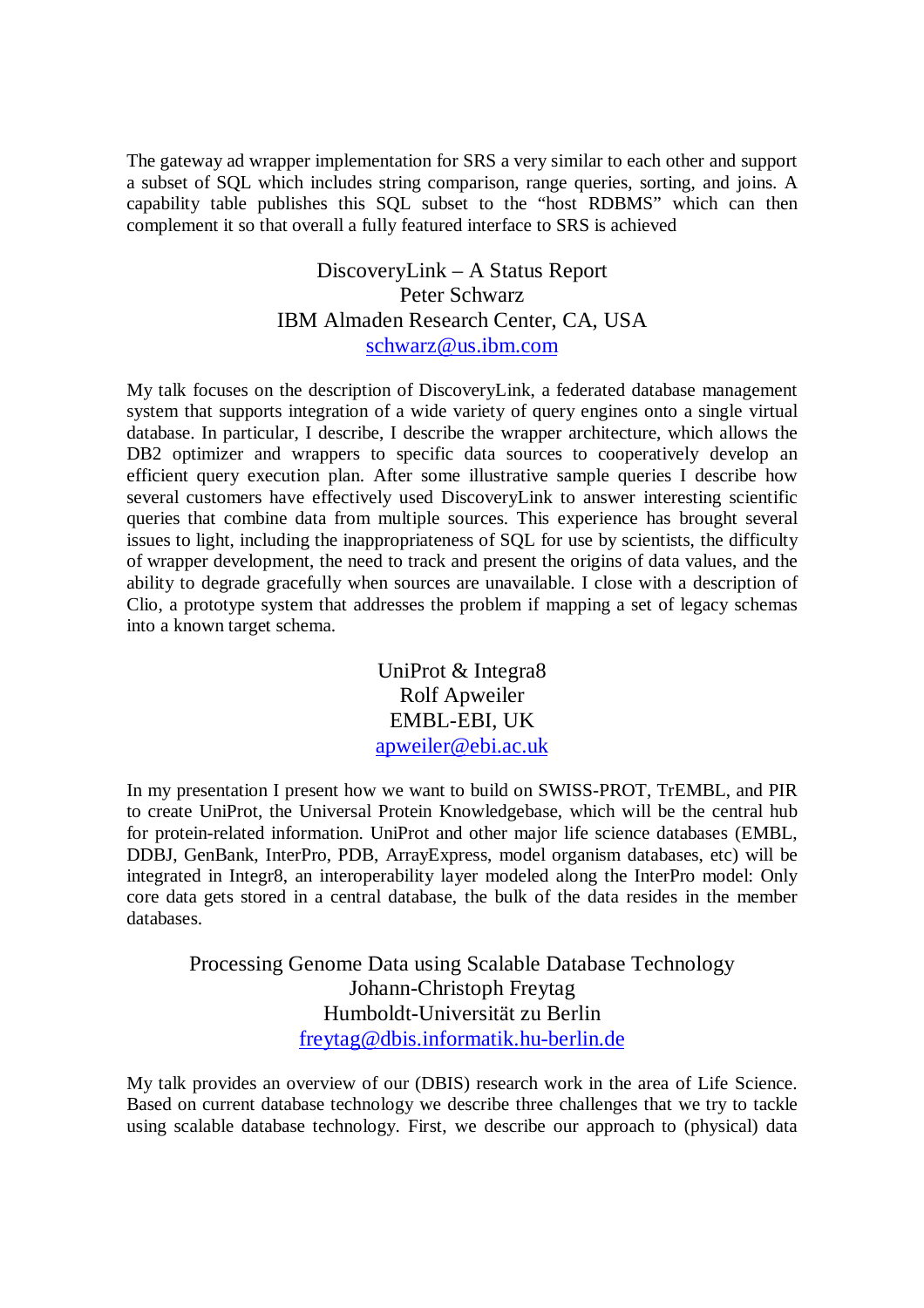integration by building a "genome warehouse" based on a framework that encompasses flexibility and extensibility. Second, we show how to integrate BLAST as a user defined function (UDF) into IBM's DB2 database management system. Third, I use the example of alternative splicing to argue that more efforts are necessary to integrate various technologies (such as workflow concepts) to allow scientists in Life Science to access and process relevant data more efficiently in their problem solving efforts. For more information please visit http://www.dbis.informatik.hu-berlin.de/research/bioinformatics.

> Workflow in DiscoveryNet Yike Guo Department of Computing Imperial College, UK yg@doc.ic.ac.uk

This talk presents our research in workflow from the Life Science research in an e-Science project, DiscoveryNet. The presentation focuses on the main issues of design and development of workflow as a uniform mechanism for integrating information, discovery processes, and knowledge results. In particular, we argue that the workflow development plays an important role in organizing distributed, information driven scientific research within the grid environment. We demonstrated the implementation of workflow solutions for various bioinformatics applications. The demonstration shows that a workflow system provides support for composing services, collaborative research discovery, provenance, and, even more importantly, for unifying knowledge discovery. For more information please visit http://www.discovery-on-the.net.

## Building Integration Systems to support Scientific Discovery Zoé Lacroix Arizona State University, USA zoe.lacroix@asu.edu

#### **Query-driven approach vs. generic approach:**

Life scientists typically follow a query-driven approach. They aim to collect data to answer a scientific question. The collection process is usually expressed by a list of scientific tasks that can be represented by a workflow. In contrast, computer scientists aim to build generic systems that answer multiple queries. In order to develop systems in a timely manner that support users' needs, the system requirements should focus and capture a narrow set of specific scientific tasks. Such an approach would satisfy a small community of users instead of trying to build a "one-fits-all" system that is likely not to fulfill users' expectations.

#### **Integrating data and tools:**

Traditional approaches are not designed to accommodate appropriately the need for integration of both data and applications. Data warehouses, mediations, and federations are data-centric while CORBA, SOAP, and Web services are application-driven. We need to define new models for integration of data, applications, and processes.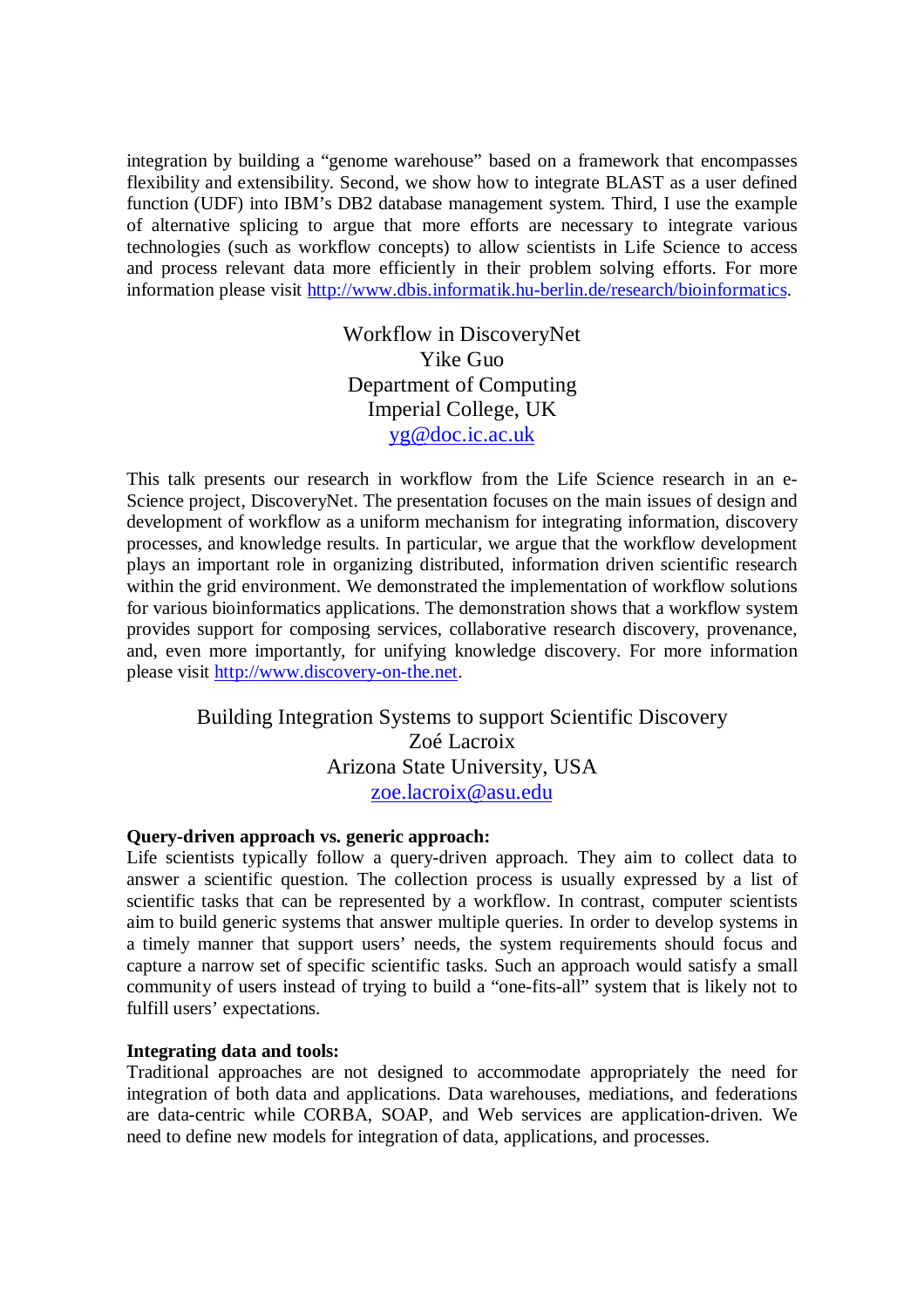#### **Semantic integration:**

Integration of biological resources raises a variety of issues related to semantics including scientific object identification, characterization of resources (Web semantic), and exploitation of multiple query evaluation paths.

#### **Evaluation of biological integration systems:**

The design of a biological system should rely on clear system requirements capturing users' needs. These specifications should be used to evaluate the performance of the system and its ability to meet those needs. In addition, they characterize the system, therefore providing potential users some insight on what the system can be used for and how to compare it to other systems. Requirements may be sued for improvements (e.g. for optimizations). Current research should benefit from the development of appropriate performance models, evaluation matrices, cost models, and benchmarks.

# Methods for Integration of Databases with common Subject Domains Maria G. Samsonova St. Petersburg State Polytechnical University, Russia samson@spbcas.ru

We propose a method for integrating databases with common subject domains whose key components are: use of the conceptual schema of the knowledge domain and domainoriented dictionaries, processors of queries in natural language, and a multi-agent architecture to integrate the results of information retrieval from several databases.

The advantages of this method are the likely integration of any set of databases (either stored locally or published on the Web), the possibility of querying the database in any natural language, the use of the conceptual schema (and knowledge) to formulate and process queries, the simplicity of adding additional databases, the easy of access, the adaptivness to changes in the knowledge domain and the user's view of the data, the system robustness, and the possibility to distribute optimally a load among several database mirrors.

# Data and Process Integration in Clinical Genome Research and ChemInformatics Martin Hoffmann Fraunhofer-Institute, SCAI, St. Augustin, Germany martin.hofmann@scai.fraunhofer.de

Our group is working closely with medical genome researchers from the University of Bonn. The massive use of functional genomics technology in clinical research results in a flood of data that – although the data has been generated using patient material (samples) – is only poorly linked to phenotype descriptions and patient information. As a first task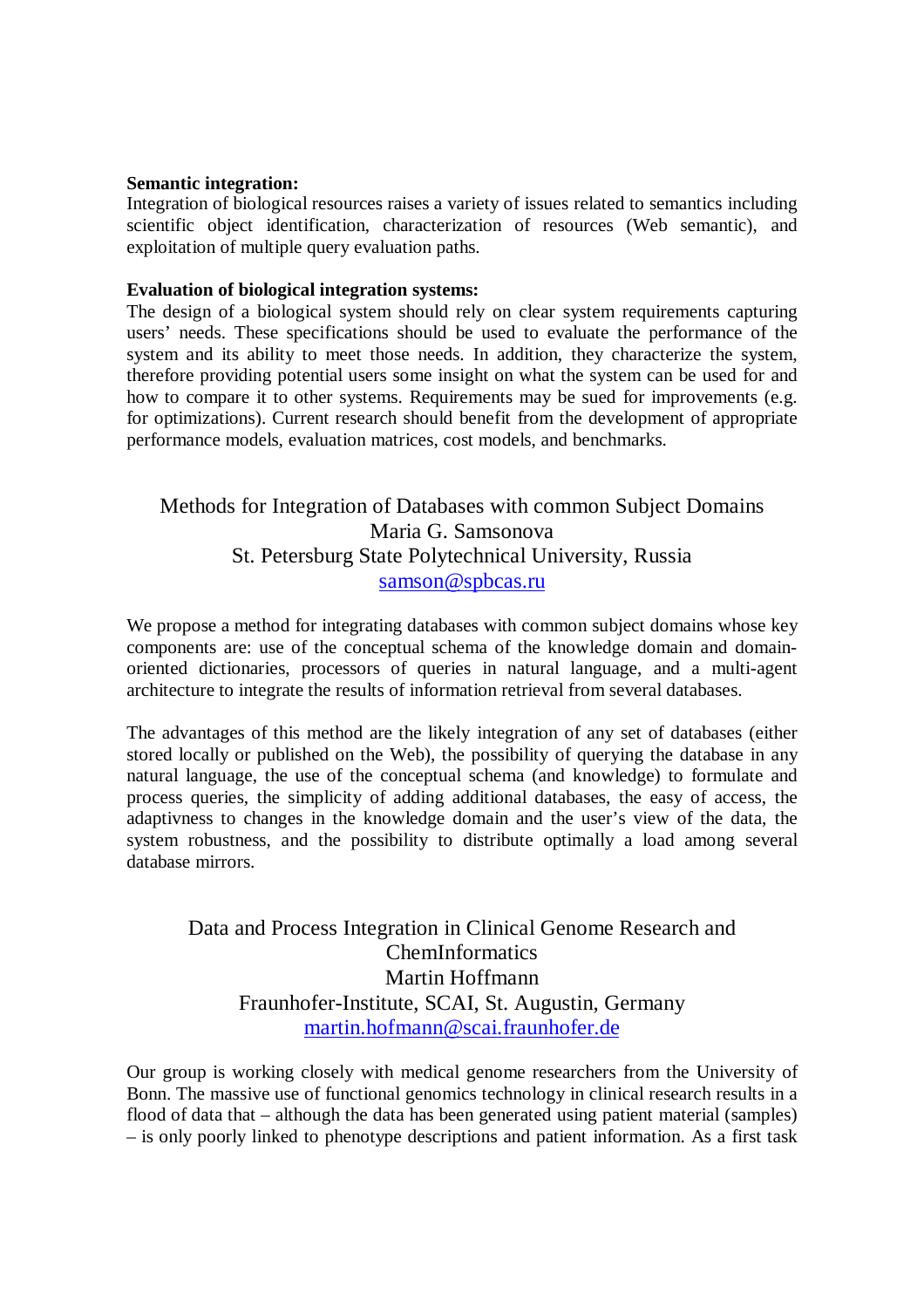we face the need to bring existing database systems to a professional state, moreover, during this process we have to adapt the database to a high level conceptual schema representing information and material (sample) flow in clinical research.

For reasons of simplicity and following an opportunistic philosophy, we built on existing technology for data integration and representation whenever possible. That is why we plan to integrate all clinical and molecular databases by using SRS. We can count on hundreds of parsers publicly available for "external knowledge" (public databases). For "local databases" we will be able to reuse parsers, e.g. for expression database such as the ArrayExpress database.

Regarding ChemInformatics we have modified a workflow engine ("TENT") that has originally been built for engineering simulation purposes. The system will be tailored for the use in ChemInformatics, a compute intensive discipline that will benefit mostly from distributed compute abilities.

## Pathport - A Life Science Entrance to the GRID Stefan Hoops Virginia Bioinformatics Institute, USA shoops@vt.edu

PathPort is an extensible collection of viewers and tools, which allow the life scientist to access and disperse data and programs. In addition, it provides the users the means to associate different data models. This is accomplished by using a software bus architecture "ToolBus" on the client side. The server side is based on Web services providing access to data as well as to processing capabilities.

# Standard and Ontologies for Microarrays Ugis Sarkans Europeans Bioinformatics Institute (EBI), UK ugis@ebi.ac.uk

The microarray community recognized the need for standards already several years ago. Currently, several problems have been solved: what information has to be exchanged, how to organize the exchange (object model, XML format), common terms (ontologies). Following problems still remain: how to precisely describe data processing, how to generalize data processing (workflows), what infrastructure facilitates the process of building ontologies for the whole community (both on the class and on the instance level), how to model various domains using a layered approach enabling the transfer of experience into new domains and into (standard) queries.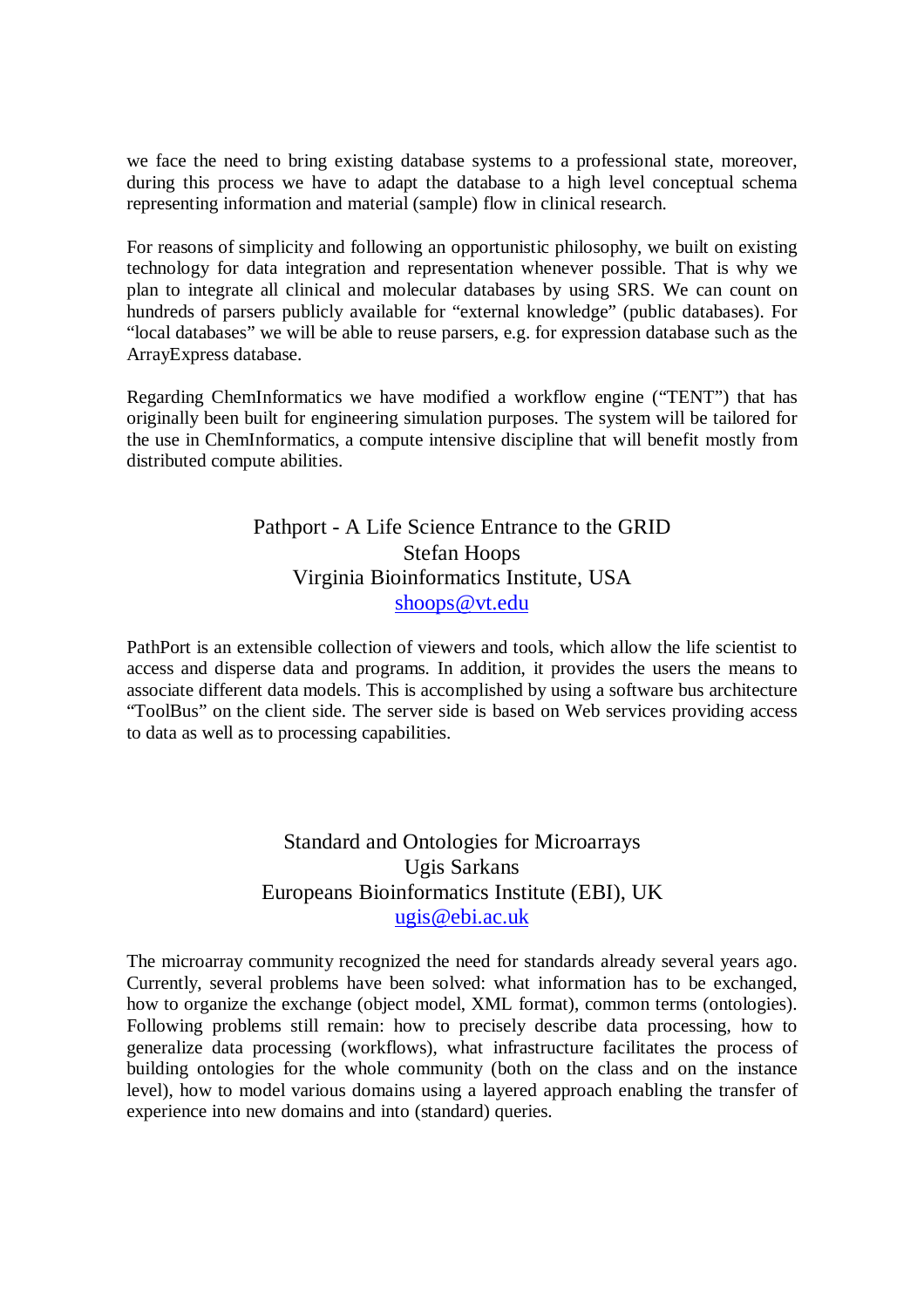# Biotalk: A Portal for Tools and Ontologies for XML-based biological data Exchange Isabel Rojas European Media Laboratory, Heidelberg, Germany Andreas Eberhart International University, Germany isabel.rojas@eml.villa-bosch.de, andreas.eberhart@i-u.de

People carrying out a project that requires data integration from publicly available databases normally write their own parsers for those databases. This is a tedious and cumbersome task that is repeated over and over again. We propose the creation of a portal where people can download (and submit) (XML) parsers for the main biological databases or to their own databases, for others to use them. This portal should offer an exchange platform for parsers and schemas, a discussion forum, documentation of schemas and databases, and tools for XML data processing and XML schema transformation. To prove this concept, we carried out a small project where we provided two parsers for two of the existing enzyme databases. Using existing XML tools we managed to create a database with all the data with little effort. The second stage of the project is aimed at offering tools to combine the schema with ontologies in order to support the curation and validation process.

> Workflow for Data Mining Genes Luciano Milanesi CNR –ITB, Italy luciano.milanesi@itb.cnr.it

Gene identification in newly discovered DNA sequences is an important problem in current molecular biology studies. Due to recent progress in large scale sequencing projects, gene identification programs have become widely used. The use of these programs can significantly simplify the analysis of newly sequenced DNA especially when applied in combination with experimental methods.

Although good results have been obtained with a variety of computational approaches the problem of gene structure prediction has not yet been completely solved. The analysis of human genes cannot merely be considered as a "linguistic analysis problem" of nucleotide strings because the gene structure is made up of many other important features. These include higher-order chromatin structures, the near random (??) nucleosome positioning along the DNA, the different features of the three dimensional structure of the DNA (or RNA), and the torsion strain (???) of the DNA included by transcription.

A workflow of programs for data mining genes in different organisms will be described. The workflow is able to use related information scattered over numerous databases and web sites.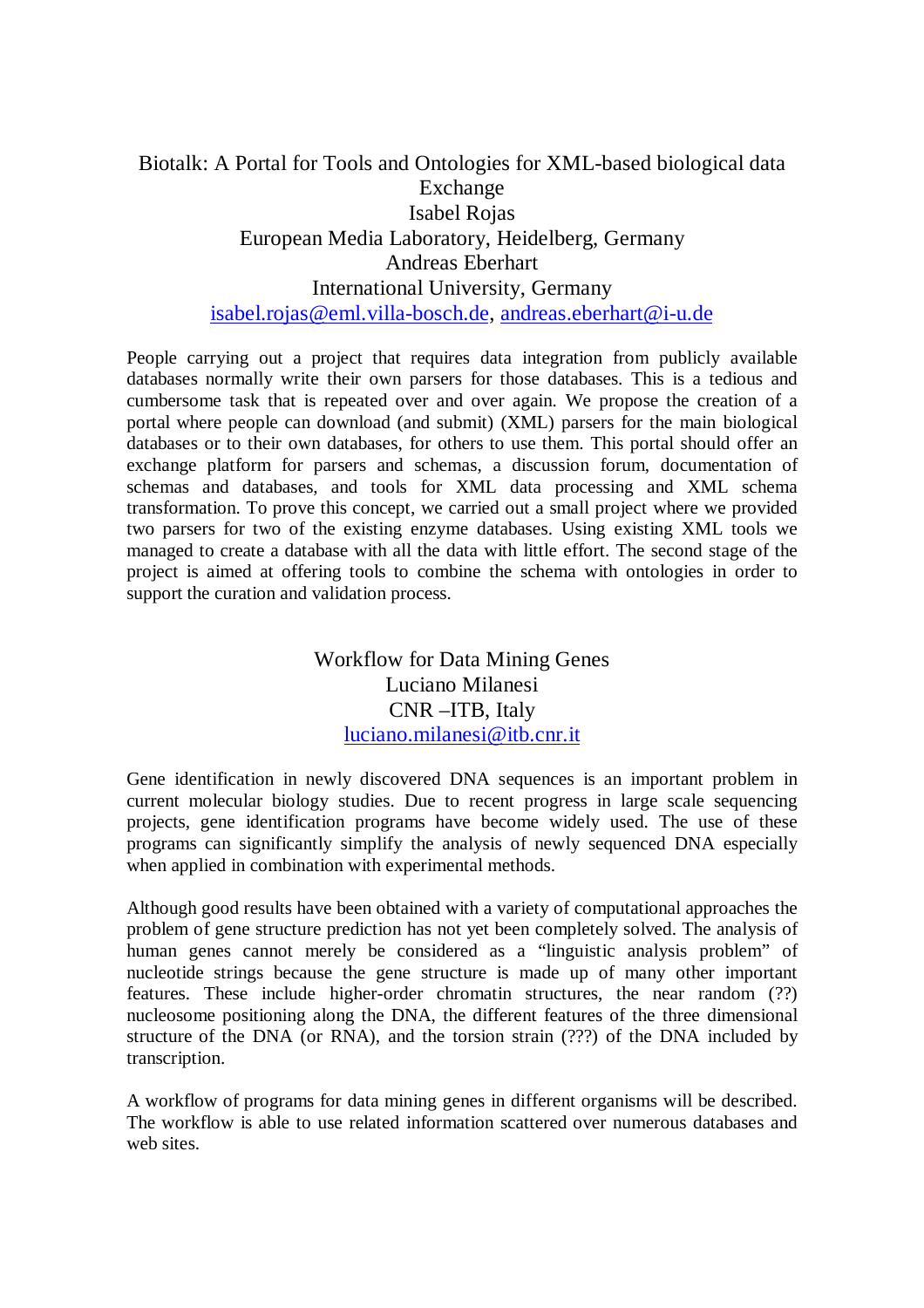# Open Grid Service Architecture – Data Access & Integration (OGSA-DAI) Dave Pearson Oracle UK, UK dave.pearson@oracle.com

AGSA-DAI is a collaborative program of work including the University of Edinburgh, Manchester, and Newcastle, with industrial participation from IBM and Oracle. It represents a significant contribution on behalf of the UK e-Science Core Program to extend the Grid model to include database interoperability. The scope of work is the definition and development of generic Grid Data Services providing access to and integration of data held in RDBMSs, as well as data in XML repositories. The functional definition will ultimately form the basis of standards/recommendations on data access and integration to the Global Grid Forum (GGF).

The presentation provides an overview on the technology and the e-Science drivers in development of the Grid. It defines the principle concepts of Grid computing, the benefit of the Open Grid Service Architecture in enabling virtualization, discovery, and sharing. It describes the motivation for developing grid data services, and reviews their functional scope based on requirements for data access and integration within the UK e-Science community. The presentation describes the design of the OGSA-DAI architectural framework and the functionality of its components. It also illustrates the behavior of Grid Data Services within the current framework. The functional enhancements in future scheduled releases of the reference implementation are outlined, as well as the direction of planned future work.

The initial OGSA-DAI reference implementation and associated documentation is available for download under an open source license agreement at the following site: http://www.agsa-dai.org.uk.

## Integration of biological Resources Information in the Bioinformatics Network Environment Paolo Romano National Cancer Research Institute, Genoa, Italy Paolo.romano@istge.it

The term "biological resources" refers to living biological materials, such as bacterial and fungal cultures, human, animal, and plant cells, isolated genetic materials collected in culture collections.

Over the decades a wealth of information on and around these materials has been accumulated, however information is still dispersed and not always easy to retrieve. Coordinated approaches have been initiated to improve accessibility of biological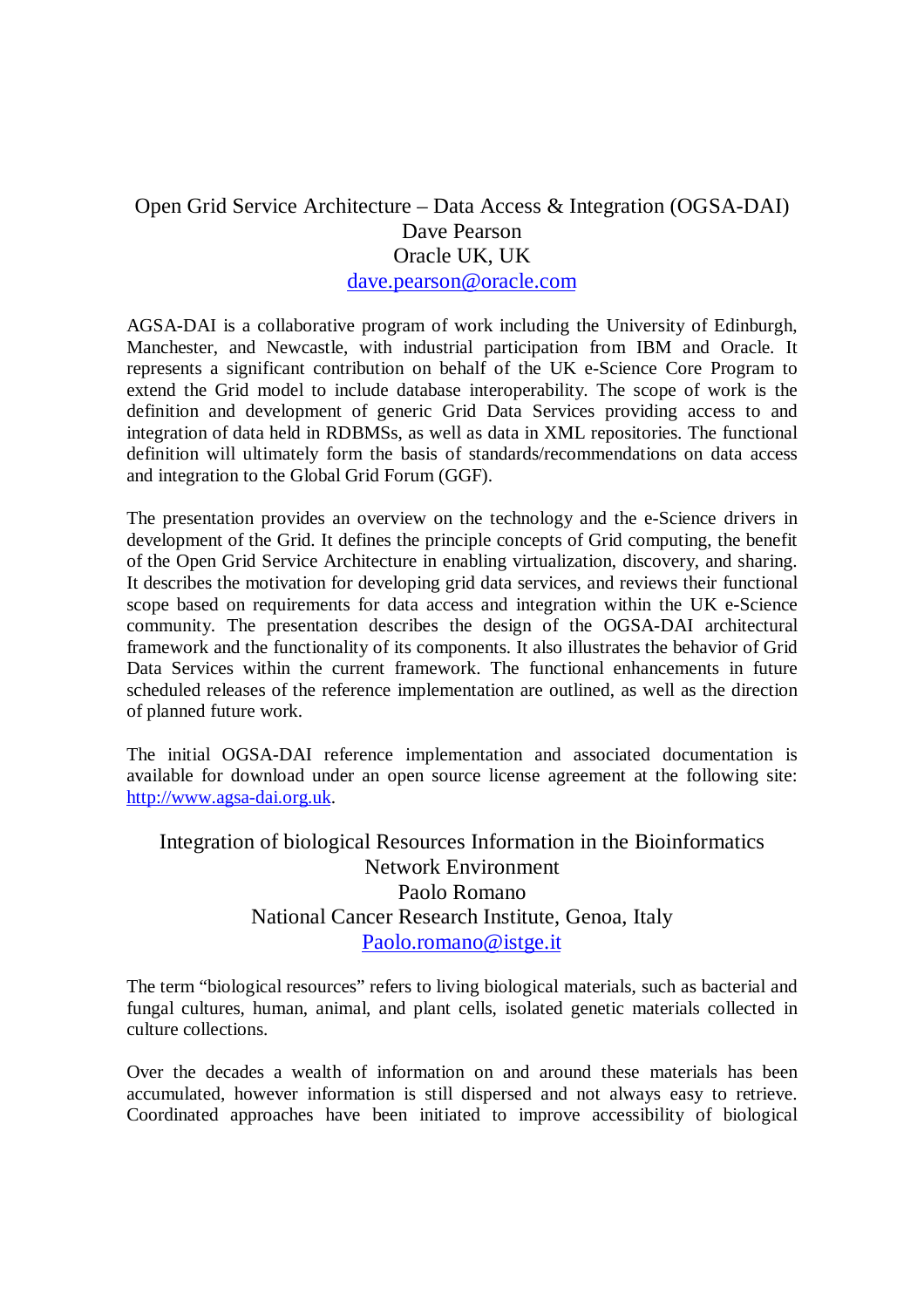resource centers, their holdings and related information through the internet/web. Standardization of data handling and data accessibility had to be covered.

The management of internal and public data needs constant improvement, and retrieval of information such as access to bibliographic databanks and to molecular biology databases is needed for keeping abreast of taxonomical developments. Bioinformatics tools, including databases and software, are more and more integrated in a unique distributed environment, so that end users can easily retrieve and elaborate the information they need and software can automatically exchange data on the internet. Coherent and widely agreed data models, controlled vocabularies and ontologies, together with the most innovative telematics standards and tools make this goal feasible within the next years. Integration of biological resource catalogs (BRCs) in this bioinformatics network environment will allow the user a global viewing of all available data and will make the collections available more effectively after a search in molecular biology databases. Vice versa, it will make the retrieval of detailed information from molecular biology databases easier after a search in the catalogues of those collections. This will result in the major consequence that more and more researchers will refer to BRCs and make a wider use of biological materials of certified quality, thus raising the level of today's biological research.

CABRI is a demo project funded by the EU from 1996 to 1999. It has implemented a unified access to culture collection catalogues of participating collections by also guaranteeing a common high level of quality of material and related information. The final achievement of the project is a "one-stop-shop" where researchers can search, analyze, identify, select, and re-order strains of their interest. Currently, it includes more than 100.000 strains and cell lines from 28 collections (http://www.cabri.org).

The integration of databases is mainly a matter of identifying links among existing information and data, and implementing both common formats for data interchange and application driven data interchange software. When databases refer to similar of identical objects, a careful selection of and comparison of data models and structures is also extremely important.

CABRI is a good example of an SRS based system for integrating searchers on the catalogues of European culture collections. The implementation of the CABRI collections' catalogue in an SRS based system has been carried out according to the following three steps: the comparison of all the information that is available in CABRI catalogues, the definition of Minimal and Recommended data sets for each material, the design of the catalogue's production guidelines, including procedures of authentication of data for the creation of flat files. These data sets can be an adequate starting point for the definition of a DTD for a Biological Markup Language.

Following steps will be the set of Web Services according to the current efforts that have led to the definition of standards such as WSDL and UDDI.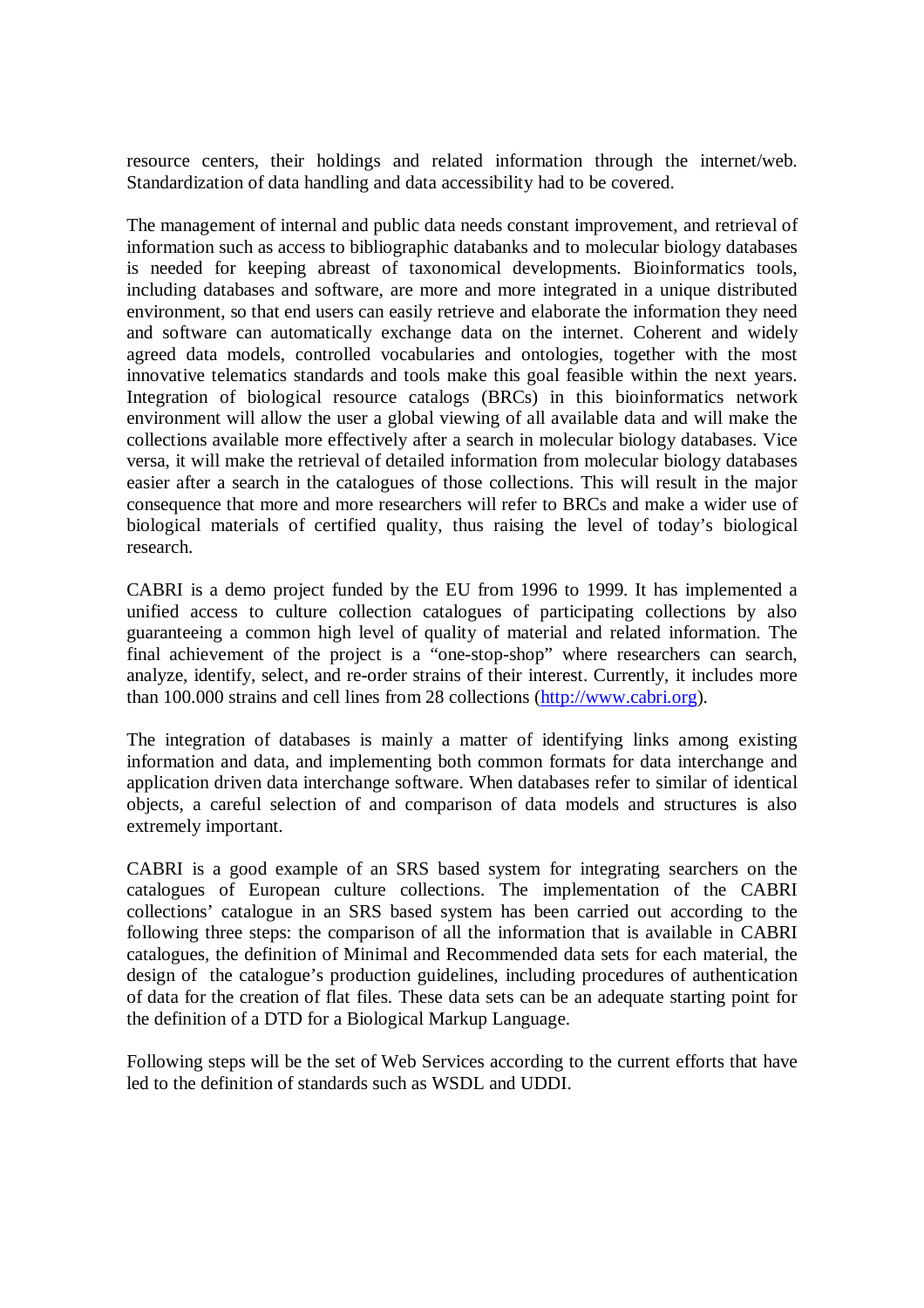## Database Support for Microarray Gene Expression Analysis Erhard Rahm Universität Leipzig, Germany rahm@informatik.uni-leipzig.de

Microarrays make it possible to monitor the expression of thousands of genes simultaneously, thus generating large amounts of data. In my talk I present the major requirements for microarray data management. I consider the various kinds of data, data normalization, data and metadata integration, and analysis needs. Next, eight previously developed microrarray databases are comparatively evaluated with respect to the identified requirements. Finally, I present the microarray data warehouse GEWARE that we developed in the bioinformatics center in Leipzig that overcomes limitations of the older approaches.

# Service Based Distributed Query Processing on the Grid Norman Paton University of Manchester, UK norm@cs.man.ac.uk

The Grid is emerging as a middleware platform for dynamically discovering, accessing and exploiting distributed computational resources. The Open Grid Services Architecture (OGSA) is combining Grid resources management functionality with the service description, invocation, and coordination facilities of Web Services. How can such infrastructure be applied for information integration in bioinformatics? It is perhaps the case that Grid Services can be exploited directly by bioinformatics applications, but a more likely scenario is that higher-level services will be used to ease the development of high-performance distributed applications on the Grid. As an early step in this direction, we are developing a service-based distributed query processor (DQP) for the Grid. By service-based, we mean (i) that distributed queries range over resources described as services, and (ii) that core Grid Services are used to implement the DQP. When a DQP is developed in a Grid setting, computational resources can be allocated dynamically to support the efficient evaluation of computationally challenging queries. By deploying query optimization and evaluation techniques form parallel databases in the Grid setting, implicit parallelism can be used to provide scalable performance. As many bioinformatics applications combine data access with computationally intensive analysis, we believe that system-supported optimization is a distributed environment should significantly ease the expression of complex requests over biological resources.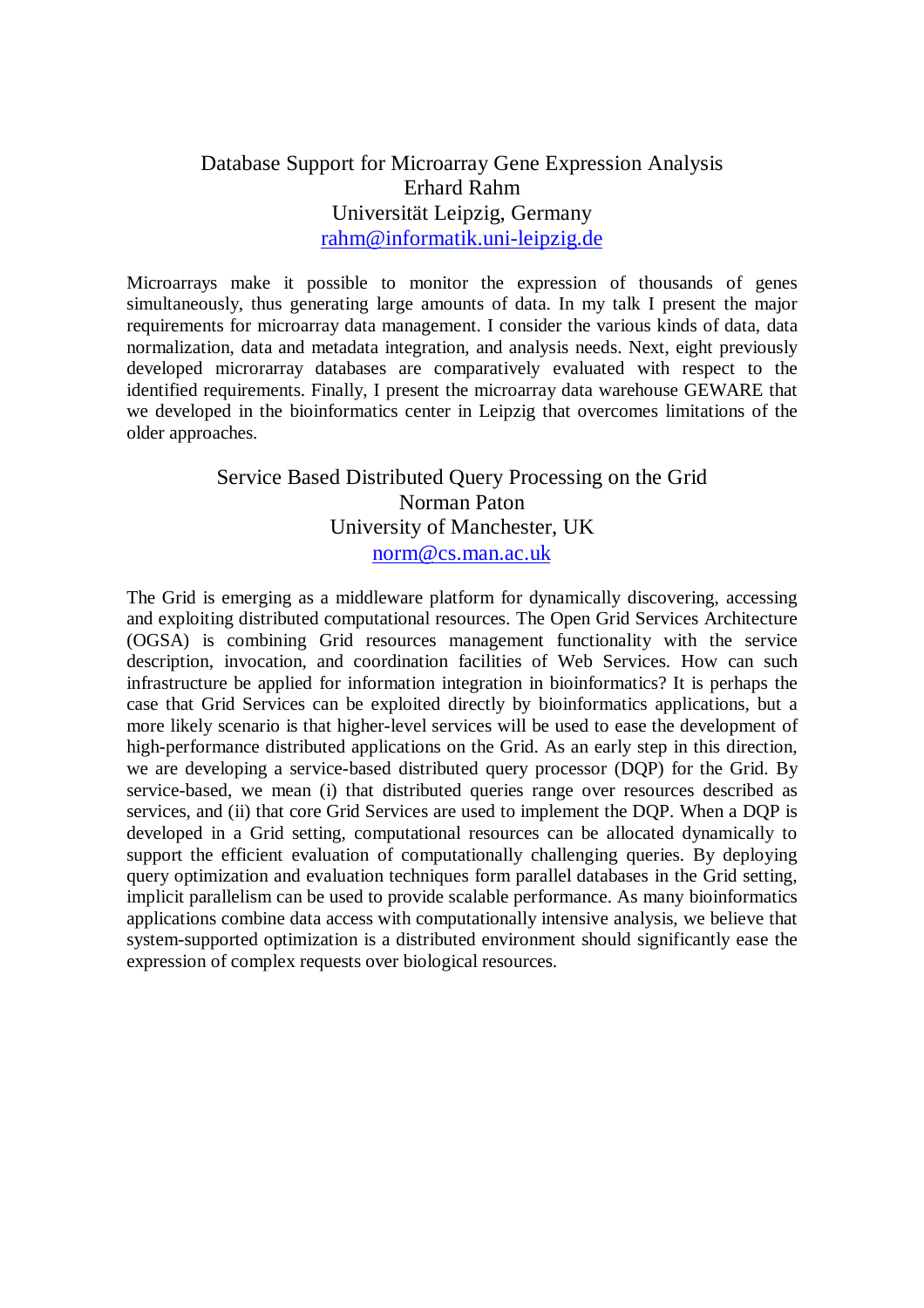# OBIEnv: A simple integrated Environment of Dispatcher, Information Server, and Software/Data Updater for the OBIGrid Tomoyuki Yamamoto Japan Advanced Institute of Science and Technology (JAIST), Japan t-yama@jaist.ac.jp

The Gird computing is, in our view, a virtual environment that provides transparency for users. The technology is emerging, but there are still a huge number of problems to be solved. The problems cannot only be found on the technology side, but also in policies and/or on in "psychological" issues regarding the users. We emphasize the importance of real-world experiments, using simple systems that can grow step-by-step. The OBIEnv is an experimental system for this purpose. The functionality is limited, assuming only, short-term, small file-based tasks only (e.g. parallel execution of BLAST search). The system consists of a dispatcher, an information server (called P2P server), and a data updater. The center piece of the system is the P2Pserver using PostgresSQL. The functionality is limited, but (quasi-) real-time update of CPU-usage is implemented which is essential for the Grid. The system grows, but should be based on the "loosely-coupled" principle which allows users to be flexible.

# Assigning Experimental Data to Real World Objects Stephan Heymann Humboldt-Universität zu Berlin, Germany heymann@dbis.informatik.hu-berlin.de

It is a permanent task in bioinformatics to properly assign experimental findings to basic item sets of real world objects kept as digital images in life science data collections. There are at least three major categories of data that increasingly add "semantic glue" by filling the space between those objects:

- (i) properties and features that characterize *individual* objects;
- (ii) facts of certain qualities that constitute *pairwise* relationships between objects; (iii) subset-specific information for a *group* of objects.

In terms of graph theory, these categories function as structuring principles for an abstract depiction of the basic item set. Graph structures in and across large experimental data sets follow their own "laws". Thus, bioinformatics experiences a need for powerful support by graphical visualization and navigation strategies. The Viator family of graphical networking tools provides a user with aids for the elevation of data inherent inter-object links from large data sets. Such graph structures, when superimposed in the GUI of a data storage system enables the user to intuitively highlight hidden correlations behind heterogeneous data sets.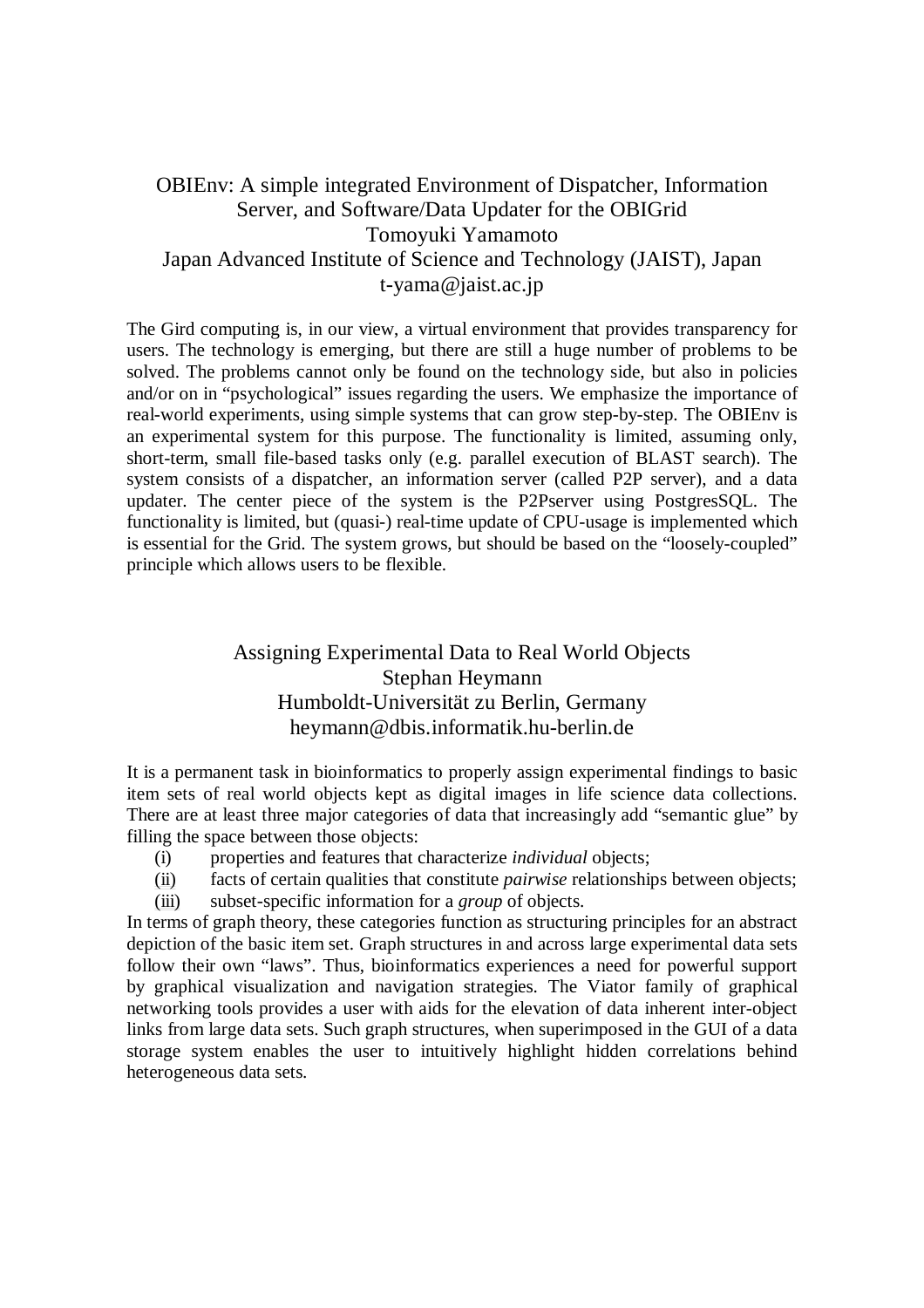### Protocols Werner Kriechmaum IBM Development, Böblingen, Germany kriechba@de.ibm.com

Protocols (e.g. methods) have a long history in he wet lab where they are used to describe the data collection and the data analysis process. Most current bioinformatics tools are designed for interactive usage, and the protocol how to connect different steps of the complex data analysis exists only in the "head of the user." As can bee seen from the recent special issue of Nature Genetics - that details the steps needed for some of the more common analysis procedures in a "how to" fashion – there is an increasing demand to capture this informal knowledge in protocols to facilitate reproducibility and automation of data analysis in bioinformatics. From an IT point of view, a protocol may be implemented as one algorithm, a pipeline, a workflow, a query plan, a directed graph, a Petri net, …

## On Data Quality in Life Science Data Integration Ulf Leser Humboldt-Universität zu Berlin, Germany leser@informatik.hu-berlin.de

Data quality is a frequently mentioned problem of lice science databases. However, data quality issues are rarely studied in a systematic way. The talk presents a number of data quality issues in bioinformatics base on experiences in a variety of projects in life science data integration, data curation, and data quality assurance in high throughput experiments.

The talk is more geared towards showing problems of data quality and stimulating discussions, rather than presenting applicable results. We also question whether it is possible at all to talk about data quality in life science on a satisfactory level of abstraction.

# Towards an interactive Toolbox for computational Cell Biology using Grid Resources Wolfgang Tvarusko IBioS, DFKZ, Germany w.tvarusko@dkfz.de

The modern view of life science is holistic, integrative view ranging from single molecules to new forms of individualized medicine. Advanced robotics allow for efficient high throughput and repetition of simple tasks. More sensitive analytical methodologies and their miniaturization enable high experimental densities on even smaller amounts of material. The recent collision of theses major paradigms together with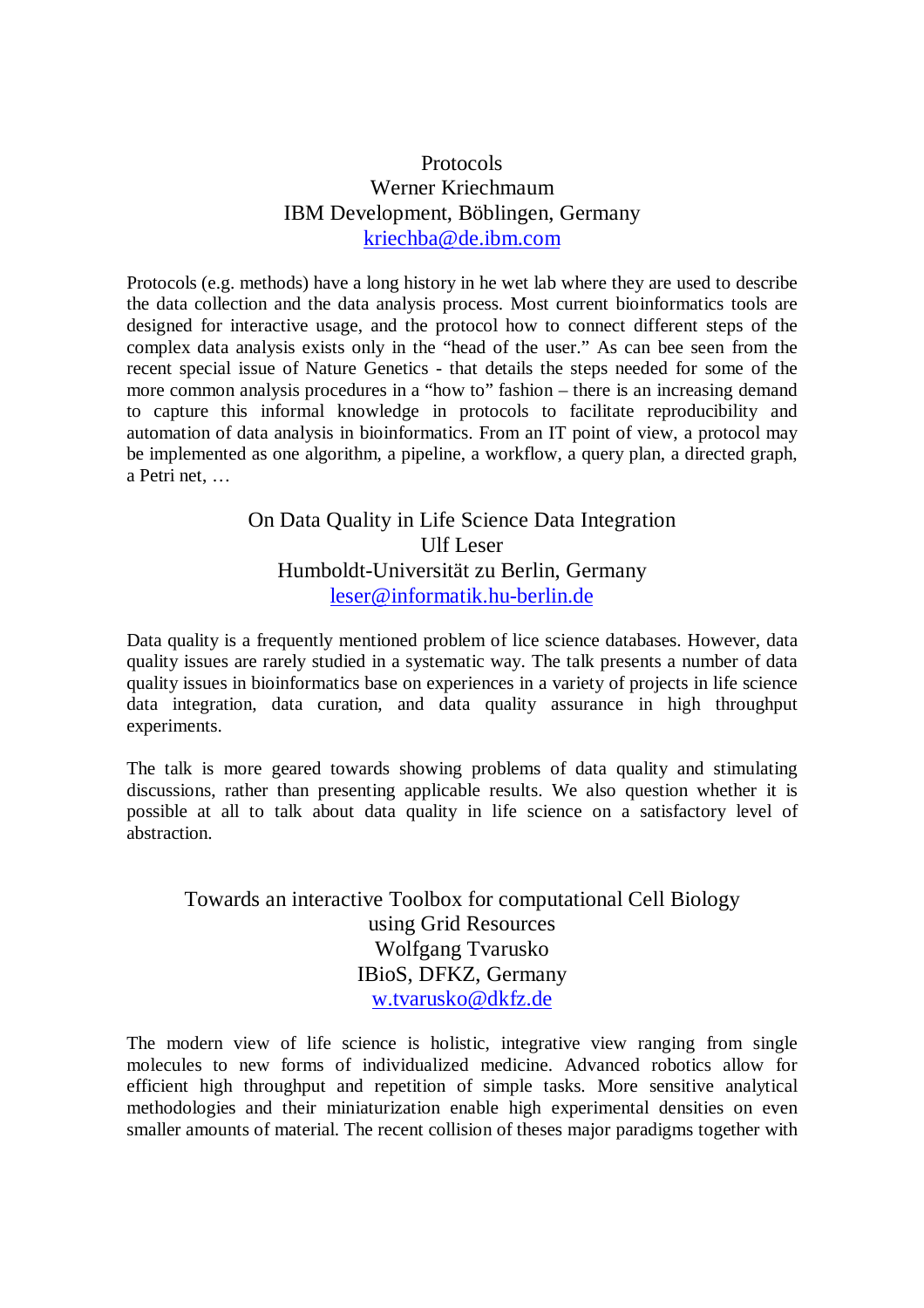the drive for high parallelization will produce petabytes of data. It is called upon computational biology and especially system biology to bring meaning to the data created.

Detailed analysis using time-lapse DIC microscopy has allowed Gönczy, P. et al (1999) to identify phenotypic signatures characteristic of functional groups of genes, and thus establish a unique functional database cell division proteins. This DIC assay constitutes the core of the screen and should be optimized for detecting even minor deviations from the wild-type development. An automated system for interpreting movies of cell development patterns would therefore have a number of advantages over current manual practice. There would include objectivity, reliability, and repeatability after the ontological descriptions pf these patterns.

In order to come to meaningful biological results in assigning cellular function to genes in BIC arrays, thousand of movies in the range of 20 to 30 megabytes have to be evaluated. The feature extraction in 3D and the following classification represents a bottleneck in compute resources.

*Mine-it* is an integrative toolbox at the iBioS group for processing pieces of information (objects). With a general library of nodes, it is possible to create a large set of processes by chaining them up in different ways. It is used predominantly on the data mining sector and therefore provides nodes with classification capabilities. Additional nodes with image processing and movie processing capabilities are about to be added.

Since the workflows can be built and called by the *mine-it* integrative toolbox running on the application server, an interface from mine-it to the DKFZ backbone has to be created.

#### Model-based Mediation and Scientific Workflows Bertram Ludäscher San Diego Supercomputer Center Ludaescher@sdsc.edu

How can a domain scientist run meaningful queries across a set of databases which appear to be completely unrelated to the non-expert? Traditional database integration techniques, e.g. schema integration approaches do not apply since the schemas do not provide any direct means for correlating the different data sources. However, for the scientist, the data are connected since the domain expert knows how to fill the knowledge gaps, e.g. relating data from animal studies with human studies through so-called animal models, or relating data across scales (molecular, cellular, species …).

Model-based Mediation (MBM) is an extension to traditional database mediation techniques in that sources export data at the level of conceptual models (ontologies, integrity constraints, OO models), and the mediator can use this information together with a (semi-) formal representation of the domain scientist's "glue knowledge" (a shared ontology) to run meaningful inter-source queries. The technologies to make this happen involve a mix of query rewriting and reasoning techniques, or more general, database and